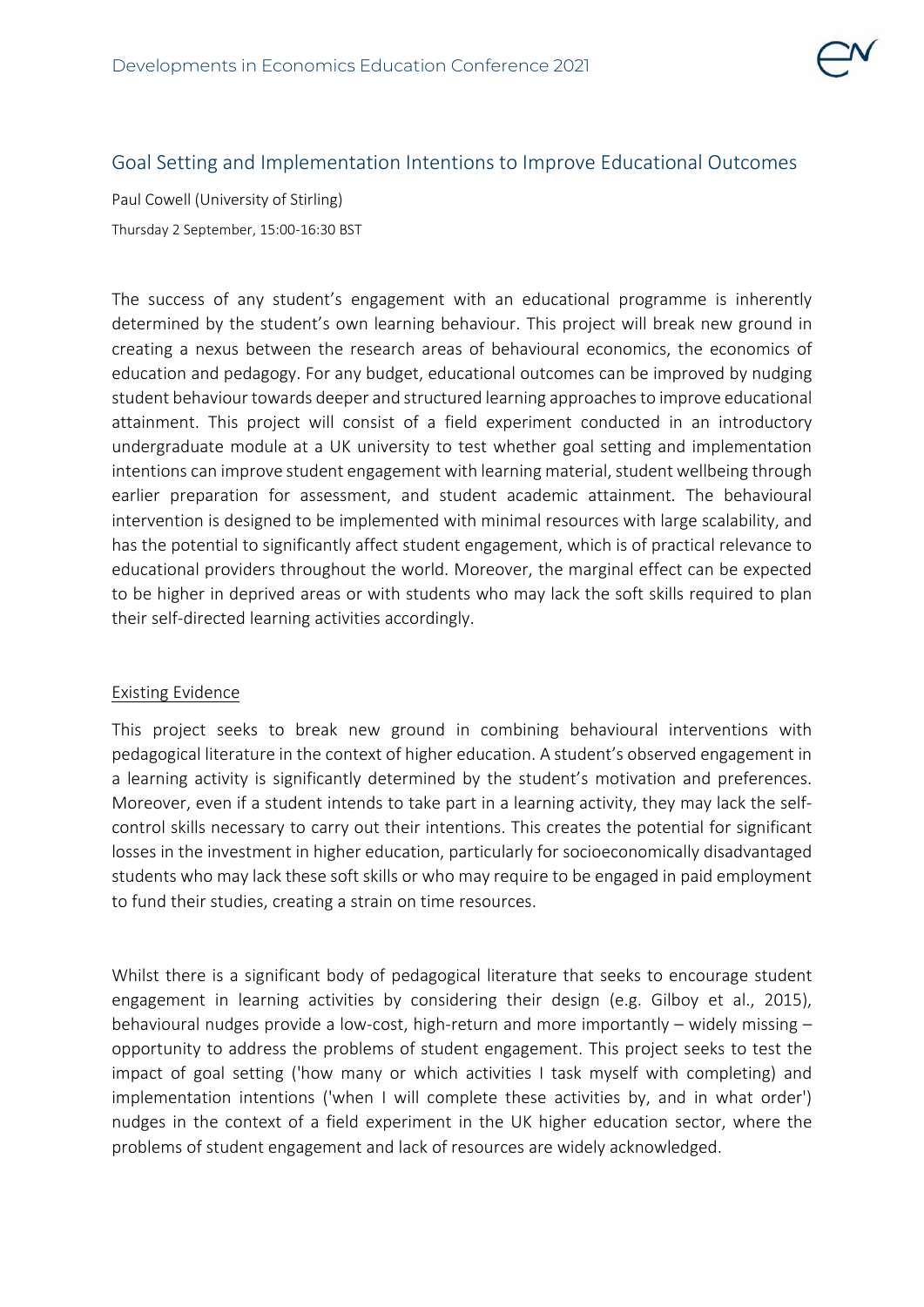## Developments in Economics Education Conference 2021

This project builds on the work by Clark et al. (2016) in using goal-setting as a motivational tool by incorporating implementation intentions that have been particularly successful in the field of health interventions (Gollwitzer & Oettingen, 2015; Milkman et al., 2011; Stadler et al., 2010). This combination of goal setting and implementation intentions may provide a more effective behavioural intervention in motivating students to complete learning activities in terms of completion rate, but also with respect to the scheduling of learning activities. Given that student wellbeing is of utmost importance, students who can be nudged towards earlier and sustained self-directed study should be less likely to engage in the more stressful and less effective learning strategy of cramming.

In the context of an increasing financial burden faced by students in higher education, increasingly resource-aware universities and a much more diverse student population, behavioural nudges offer a unique and powerful opportunity to support students to be better learners and, as a result, the opportunity to improve student attainment. There are also implications for how educational providers can harness the power of learning analytics from learning management systems to monitor student engagement and consequently design learning activities accordingly.

### Research Questions & Methodology

The project will take the form of a field experiment in a first-year undergraduate module in introductory economics. The overarching research aim is to test whether behavioural interventions can improve educational outcomes. Specifically, this project will combine implementation intentions with goal setting to test whether there is an additionally significant effect to asking students to plan when they will complete their learning activities. The educational outcomes will be measured by the completion rate of practice exams, the final module grade, and a self-reported measure of wellbeing. The approach of this project is that of a field experiment, where individuals will be randomly assigned to treatment and control groups to identify treatment effects and causality. Students will be randomly assigned to one of three groups, a control group, a partial treatment group (goal-setting), and a full treatment group (goal-setting and implementation intentions).

### Bibliography

Clark, D., Gill, D., Prowse, V. L., & Rush, M. (2016). Using goals to motivate college students: Theory and evidence from field experiments. IZA Discussion Paper No. 10283.

Gilboy, M. B., Heinerichs, S., & Pazzaglia, G. (2015) Enhancing student engagement using the flipped classroom. Journal of Nutrition Education and Behavior, 47(1), 109-114.

Gollwitzer, P. M. & Oettingen, G. (2015). From studying the determinants of action to analysing its regulation. Health Psychology Review, 9, 146-150.